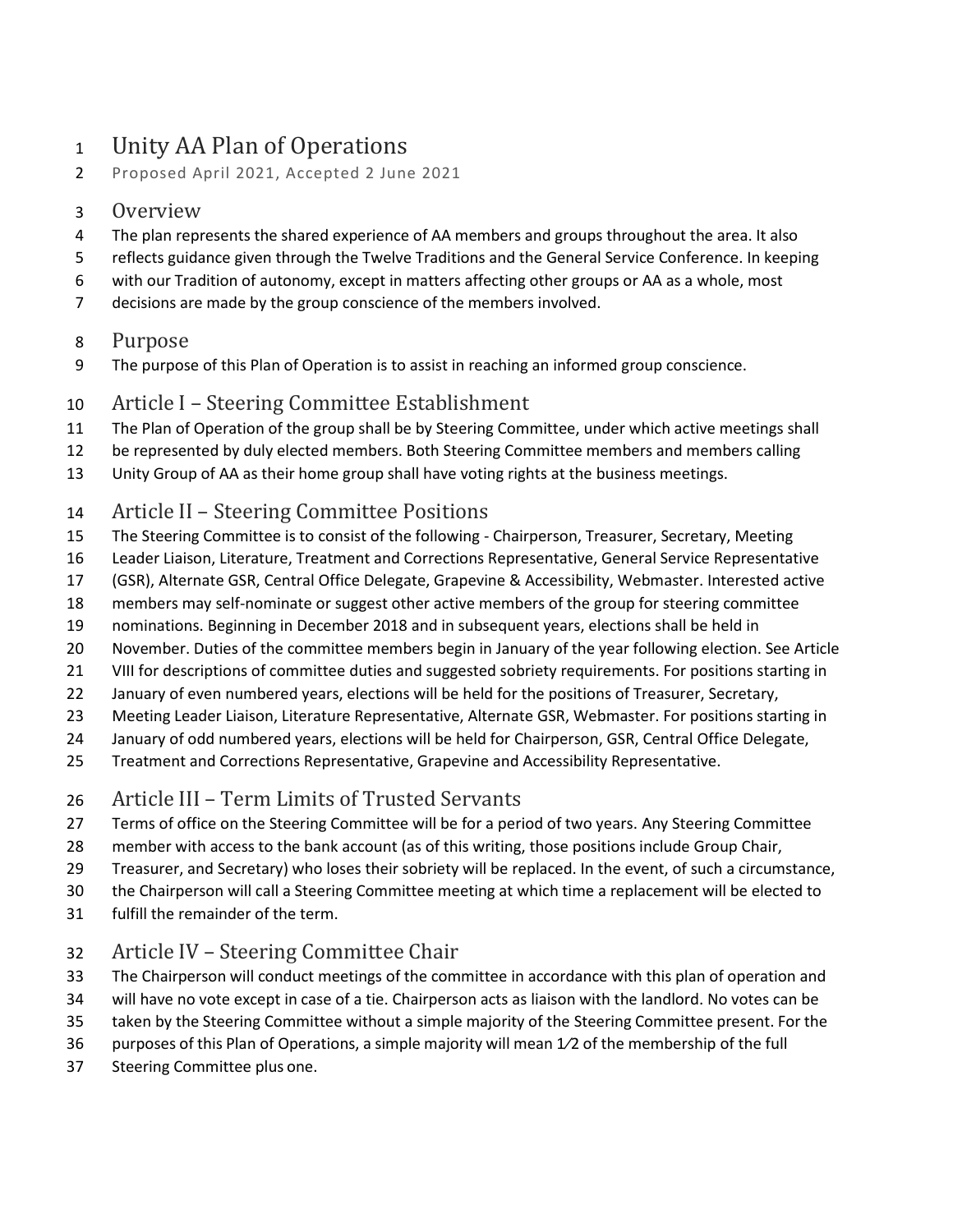## Article V – Roll of the Steering Committee

- The Steering Committee shall serve as a clearinghouse for all meetings and as an exploratory body to
- discuss and to outline general group policies and activities. It will entertain and discuss all suggestions
- bearing upon the operation of Unity Group AA Kansas City,Mo.

### Article VI – Steering Committee Participation

- Any member of Unity AA may bring up concerns or ideas in Business Meetings. Participation in Business
- Meetings by all Unity AA members is encouraged.

### Article VII – Trusted Servants

- Attendance at all business meetings is necessary to ensure the Steering Committee member is actively
- engaged in Unity AA's operations. Because attendance is so important, should a Steering Committee
- member miss two consecutive meetings without obtaining a substitute to attend the meeting and make
- the appropriate report, that Steering Committee member may be considered for replacement.
- Chairperson
- The Chairperson shall be chosen from the group at large. The qualifications shall be continuous sobriety of at least five years and active membership in Unity Group of AA. The duties of the Chairperson are to call regular Business Meetings and special meetings as they deem necessary. The Chairperson presides over the business meeting and ensures the meetings progress in an orderly fashion. The Chairperson will be a signer on all bank accounts. The Chairperson will also monitor all financial accounts and records. The Chairperson will have passwords to all websites and accounts and will also have a check card.
- Treasurer
- The Group Treasurer shall be chosen from the group at large in the same manner as the Chairperson and with the suggestion of at least three years of continuous sobriety. The Treasurer will be a signer on all bank accounts. The Group Treasurer shall maintain financial records of the group and pay all bills as they become due and payable. If the Group Treasurer loses his/her sobriety or commits an act of dishonesty impacting the Unity Group of AA's treasury, the Chairperson will receive the group's passwords, check cards, and records from the Group Treasurer and will call a Steering Committee meeting to choose a replacement to complete the remainder of the Treasurer's term. In the interim, if bills become due, the Group Secretary or Chairperson will issue payments on the bank account to pay them.
- Secretary
- The Group Secretary shall be chosen from the group at large in the same manner as the Chairperson and with the suggestion of at least two years of continuous sobriety. The Group Secretary shall handle group correspondence and maintain all group records as may be necessary for proper operation of the group, attend Steering Committee meetings and make reports. The Group Secretary shall post minutes of the business meetings on the group bulletin board and online in a timely manner. The Group Secretary will be a signer on all bank accounts.
- General Service Representative (GSR)
- The GSR is the representative of Unity AA to District 6 and Area 39. As GSR, responsibilities
- 77 include attending monthly District Meetings where other groups share details about their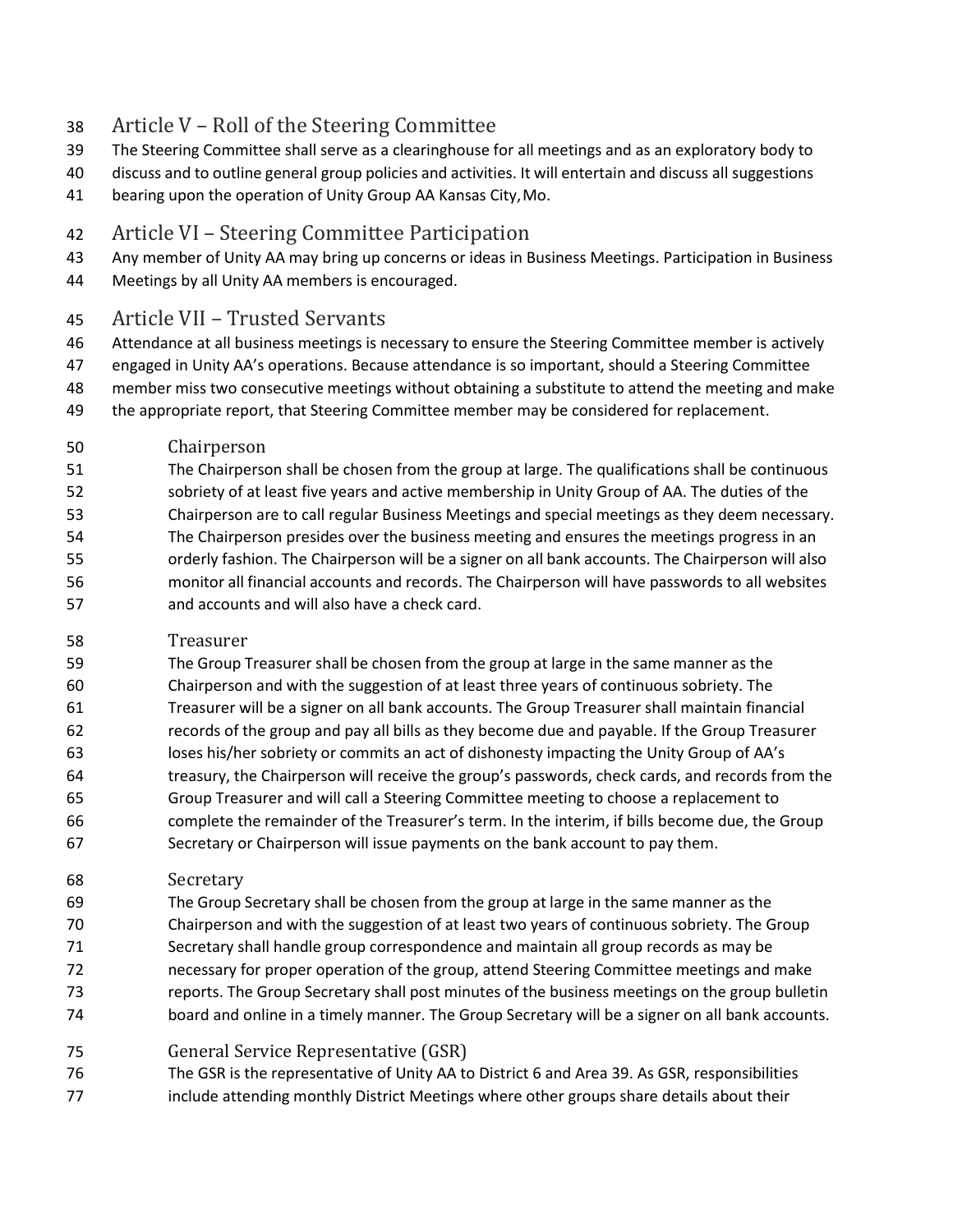- groups, events, issues, and solutions. Responsibilities also include attending Area assembly in Sedalia four times a year (Jan, March, June, and September). At Area assembly, the GSR communicates what Unity AA is doing to carry the message. The GSR will arrange for a Group Inventory to be conducted every three years (the next one would be initiated in January 2022).
- Meeting Leader Liaison
- The Meeting Leader Liaison ensures the scheduled meetings held by Unity AA have leaders, and that the meeting leaders utilize the recommended formats and literature for their meetings. The Meeting Leader Liaison will function as the primary contact person and guide for the meeting
- 86 leaders. Each Meeting Leader will agree to serve as Meeting Leader for a period of three months. A Meeting Leader will also have obtained three months of continuous sobriety.
- Literature Chairperson
- The Literature Chairperson makes certain AA Conference-approved books and pamphlets, ordered from the General Service Office or purchased from the local intergroup (Central Office), are on hand for meetings and properly displayed. Considers suggestions regarding proposed additions to and changes in Conference-approved literature and audiovisual material. Encourages AA members to read and purchase AA Conference-approved literature through the group or Central Office.
- Treatment and Corrections Representative
- The Treatment and Corrections representative coordinates with local treatment and/or correctional facilities to establish and maintain meetings of Alcoholics Anonymous. Regular contact with program managers is encouraged. This representative evaluates and responds to needs of ongoing commitments.
- Central Office Delegate
- The Central Office Delegate participates in Central Office business meetings to share the group's experience in carrying the message. The Central Office Delegate also keeps the group well informed about the operations of Central Office.
- Grapevine and Accessibility Representative
- The Grapevine and Accessibility Representative explores, develops, and offersresources to make 106 the AA message and participation in our program available to everyone who reaches out for it.
- The goal is to make AA as accessible as possible to all. The Representative coordinates with
- Central Office to make AA material available. They also make sure that Unity AA members are
- aware of how they can subscribe, write, or submit stories to the Grapevine; maintains the
- group's Grapevine subscription and library; and encourages the use of the Grapevine in meetings.
- Webmaster
- The Webmaster maintains the UnityAAKC.org website, Zoom account, Google Drive, G-Mail, and any other account responsible for the group's online presence not mentioned here.
- Article IX Informed Group Conscience
- The following is a description of an Informed Group Conscience, as outlined in the pamphlet, *The AA*
- *Group* (pages 28-29):